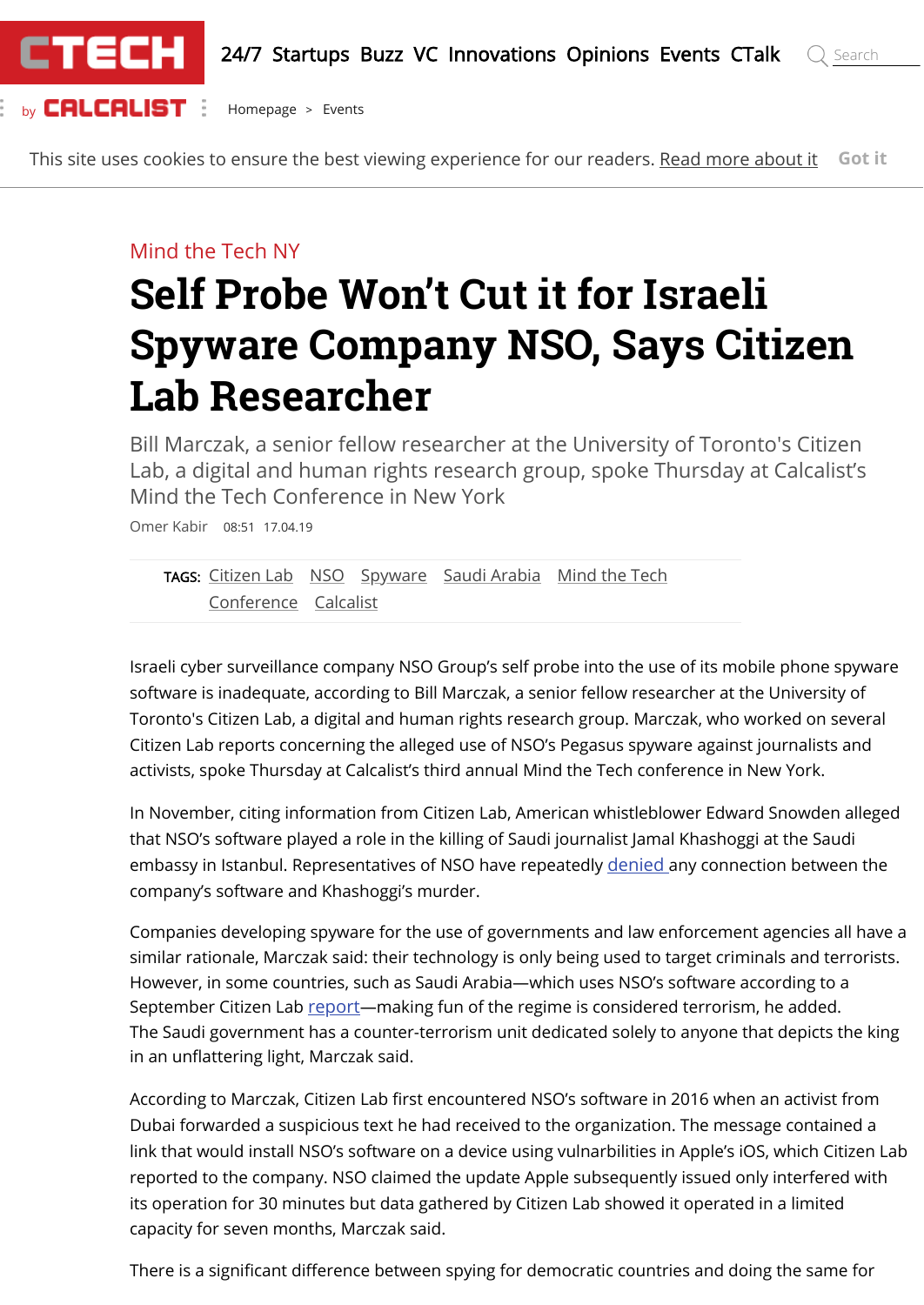undemocratic regimes, Marczak said. In countries such as Saudi Arabia, the damage is much greater than in countries where citizens can demand answers and hold their governments accountable for their actions, he added.

נעידת ניו יורק 2019: ביל מרצ (Video shooting: Amit Sha'al)



### **Zero Comments**

Write Comment

#### **Buzz**



## **The truth behind the Lemonade surge, [America's most successful IPO of 2020](https://www.calcalistech.com/ctech/articles/0,7340,L-3838000,00.html)**

05.07.2020 Sophie Shulman



[Israeli autonomous vehicle startup](https://www.calcalistech.com/ctech/articles/0,7340,L-3838371,00.html) VayaVision acquired by Canada's LeddarTech 07.07.2020 Hagar Ravet